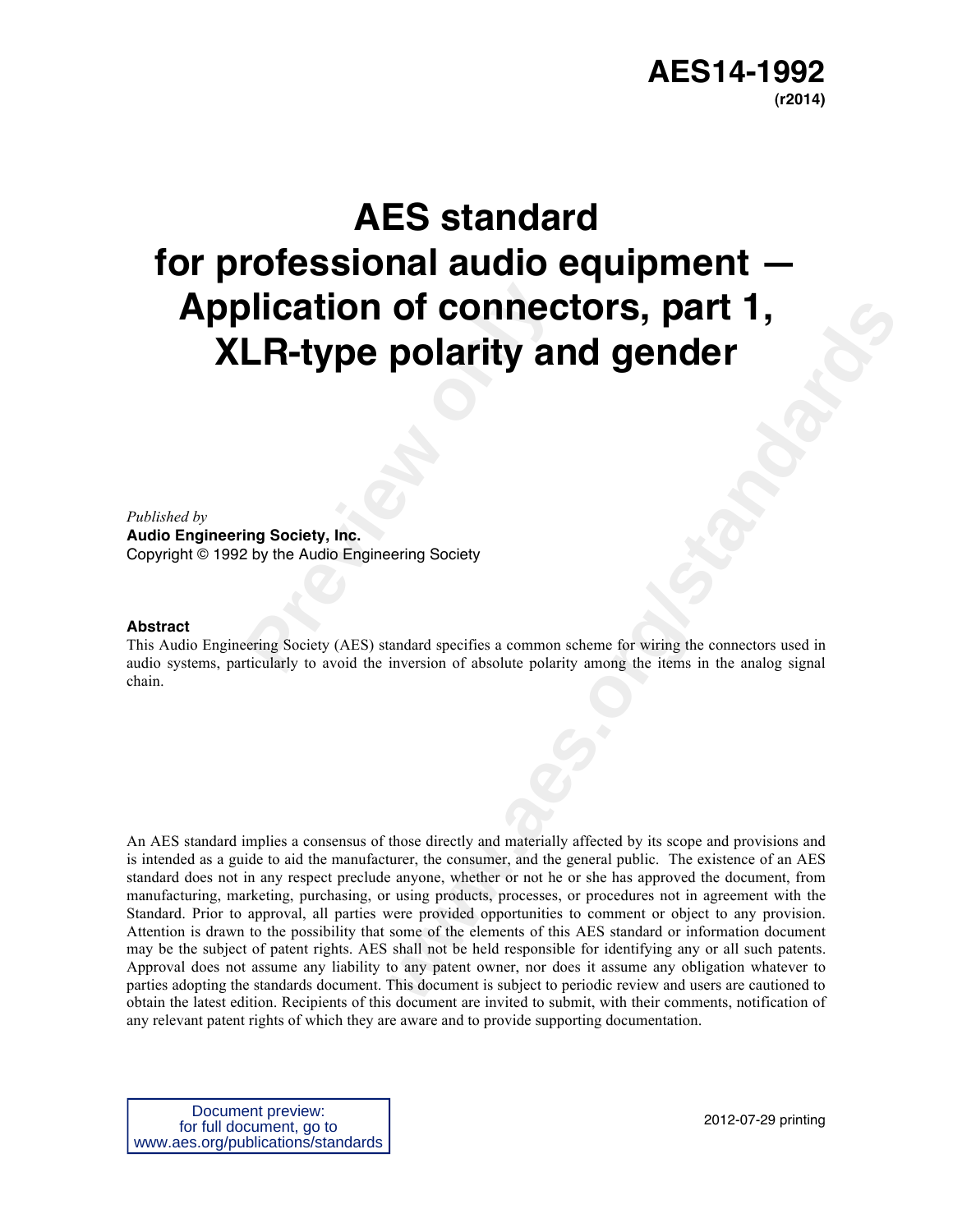# $-2-$

#### **Contents**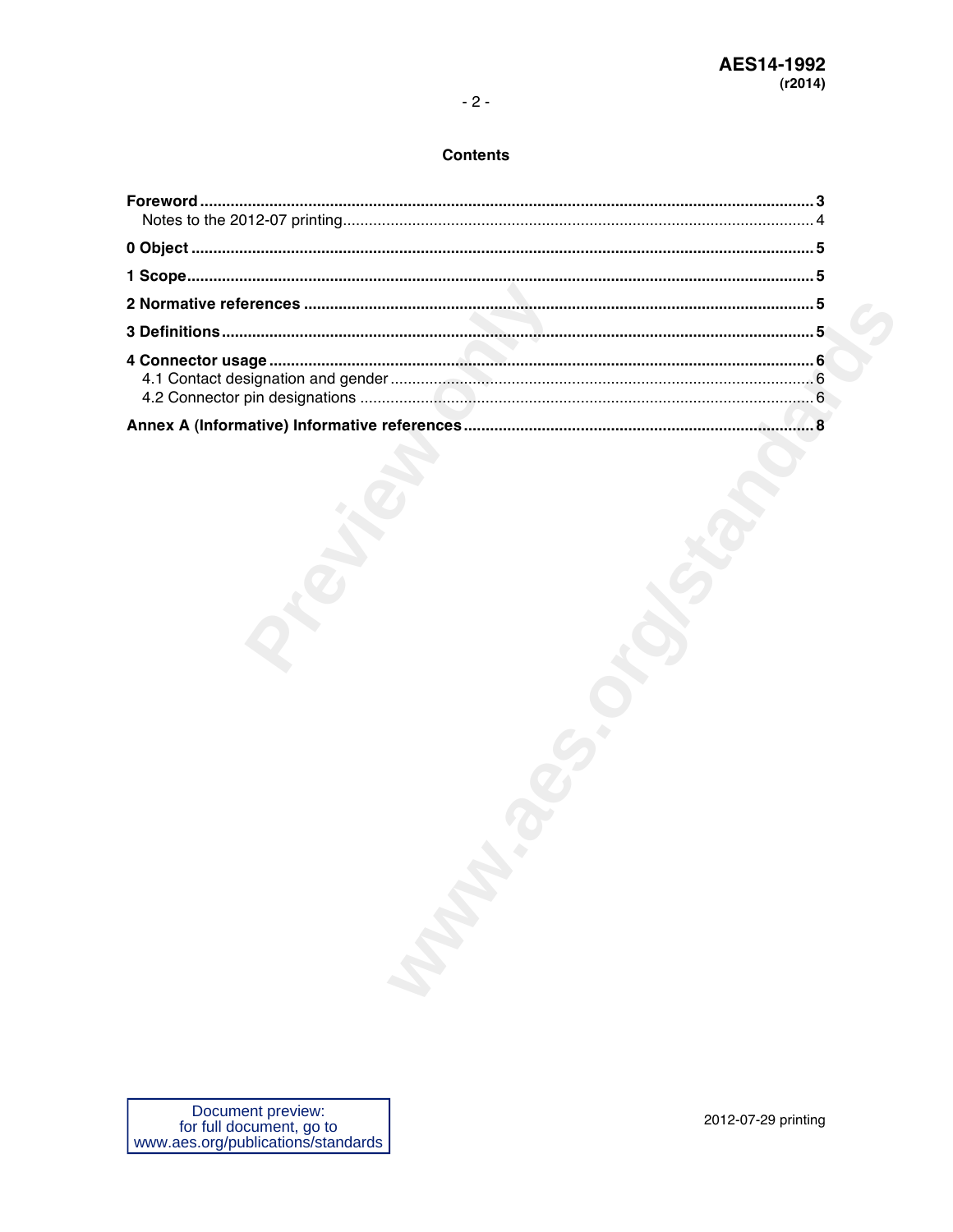### **Foreword**

[This Foreword is not a part of the *AES standard for professional audio equipment — Application of connectors, part 1, XLR-type polarity and gender*, AES14-1992 .]

This document has been prepared by the Working Group on Connectors and Polarity, a working group of the Audio Engineering Society Standards Committee. It is designed in the public interest to eliminate misunderstandings that have existed for about 40 years among manufacturers, consultants, purchasers, and users of the XLR-type connector, and thus to facilitate integration of systems. While based on IEC 268-12, *Sound System Equipment*, Part 12: *Application of Connectors for Broadcast and Similar Use*, this document clarifies items considered by the committee to be ambiguous in the IEC document.

The document was prepared by the working group at open meetings held entirely at AES conventions, with the participation or consultation, or both, of manufacturers and users of audio connectors including major manufacturers and users from Australia, Europe, Japan, and the USA.

type connector, and thus to facilitate integration *informent*, Part 12: *Application of Connectors for Bi* sidered by the committee to be ambiguous in the IE<sup>*i*</sup> prepared by the working group at open meetings *l* onsulta The group considered the arguments for the two conflicting wiring conventions for the 3-pin XLR connector. Both designate pin 1 as the screen (shield) or ground connection. They differ on the assignments of pins two and three. The connector, first manufactured in the USA by Cannon Electric Co., was used by Ampex Corp. in 1950 with the pin-2-return, pin-3-positive convention. Subsequently, the convention was adopted by other USA companies. The logic of the convention is that the sequence from pin 1 to pin 3 is from "lowest" to "highest" polarity, and that because pin 3 of the XLR is asymmetrically placed, it is most easily identified, and should therefore carry positive polarity. Others have argued that differences between the dynamics of input and output transducers should similarly be reflected in the pin connections.

cation of Connectors for *Broadcast and Similar Use*, this document<br>to the ambiguous in the IFC document.<br>
and group at ones meetings held entirely at AES conventions, with the<br>
of manifactures and users of audio connector Also around 1950 other USA manufacturers, including Ampex's then principal competitor, Magnecord Inc., adopted the pin-2-positive polarity, pin-3-return convention. It may be noted that Magnecord provided its line outputs on barrier strips marked terminal 1 ground, terminal 2 return, and terminal 3 positive polarity, leading some users to wire associated line-level XLR connectors in the same manner. Nevertheless, the pin-2-positive polarity convention was adopted for all audio levels by manufacturers outside the USA and was standardized, explicitly for microphone use, in 1975 by the International Electrotechnical Commission in its Publication 268, Part 12. The USA National Committee of IEC did not object to approval of the standard. The convention was subsequently approved for all applications by the Society of Motion Picture and Television Engineers in its *Polarity for Analog Audio Magnetic Recording and Reproduction*, RP-134-1986, and by the European Broadcast Union in its *Conservation of the Polarity of Audio Signals in Radio and Television Production Installations*, EBU Technical Recommendation R50-1988. In its deliberations, the AES working group determined that a considerable majority of manufacturers and users in the USA are now following this convention. The group also determined that the designation XLR is now generic and carries no proprietary restrictions on its use.

The group concluded that, although there are valid historical and engineering arguments for pin-3-positive, the pin-2-positive convention is now widely standardized and commercially used and must therefore be recognized. A high priority of the AES Standards Committee is the establishment of guides for uniform practice throughout the world. Particularly because current technology has blurred distinctions among different levels and applications, accepting both conventions would mean having two opposite conventions, which is to say no standard at all.

The following individuals have contributed to the preparation of this document: Dennis Bohn, Richard Greiner, Tsukasa Hara, Randall Hoffner, Irving Joel, J. G. McKnight, Daniel Queen, Ken Smalley, J. Steven Smulian, Ronald D. Streicher, David Walsfra, Phil Wilton, and John Woram.

IRVING JOEL, C*hairman,* AES Standards Committee WG-03 Working Group on Connectors and Polarity 1990 December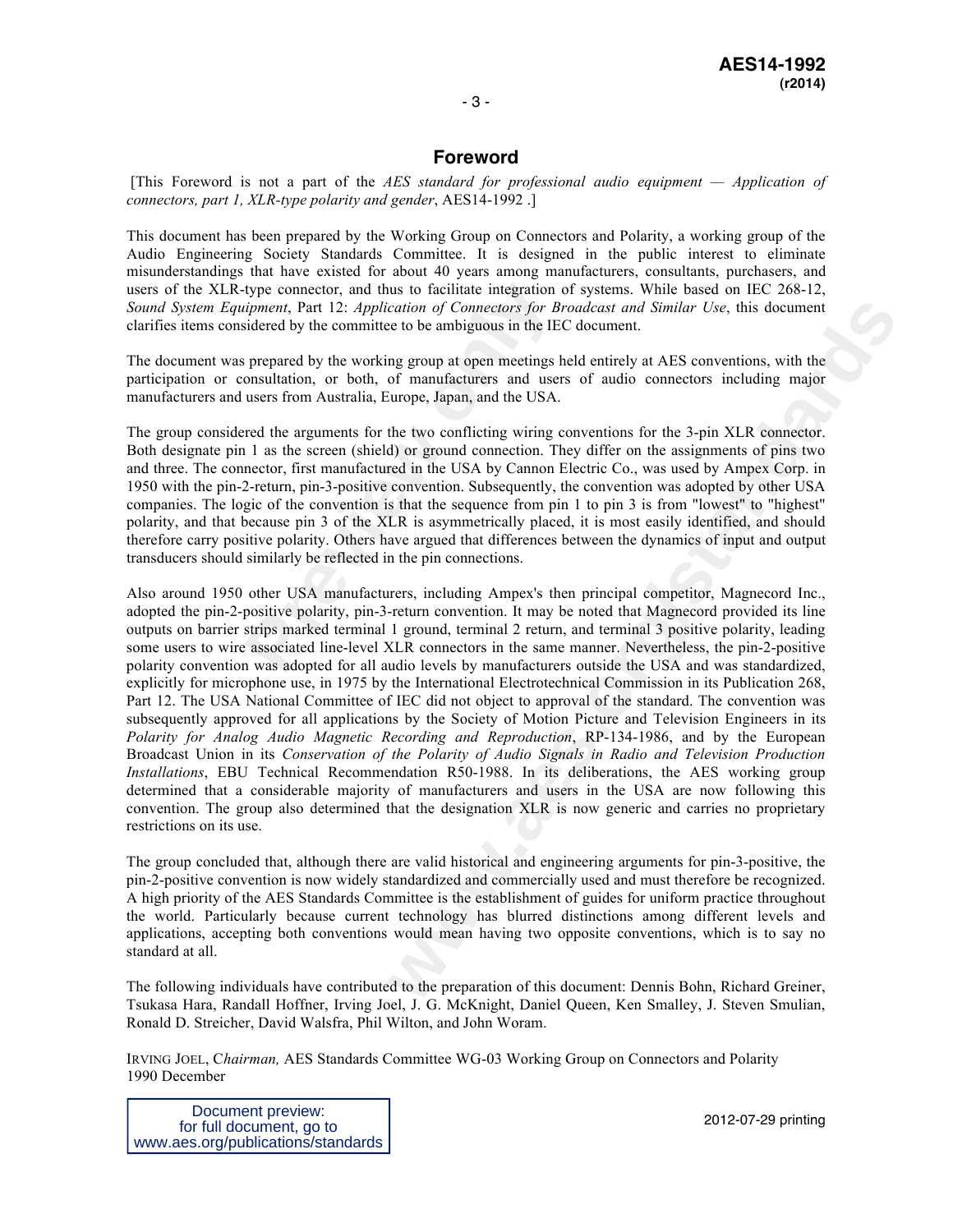The American National Standards Institute version of this standard has not been reprinted and remains available as ANSI S4.43-1991.

#### **Notes to the 2012-07 printing**

This printing has provided an opportunity to update the format of this long-standing document to current AES style. The sequence of main clauses has been changed, however their textual content remains unaltered. A new annex of informative references has been added.

**Prediction** Mark Yonge AES Standards Manager 2012-07-10